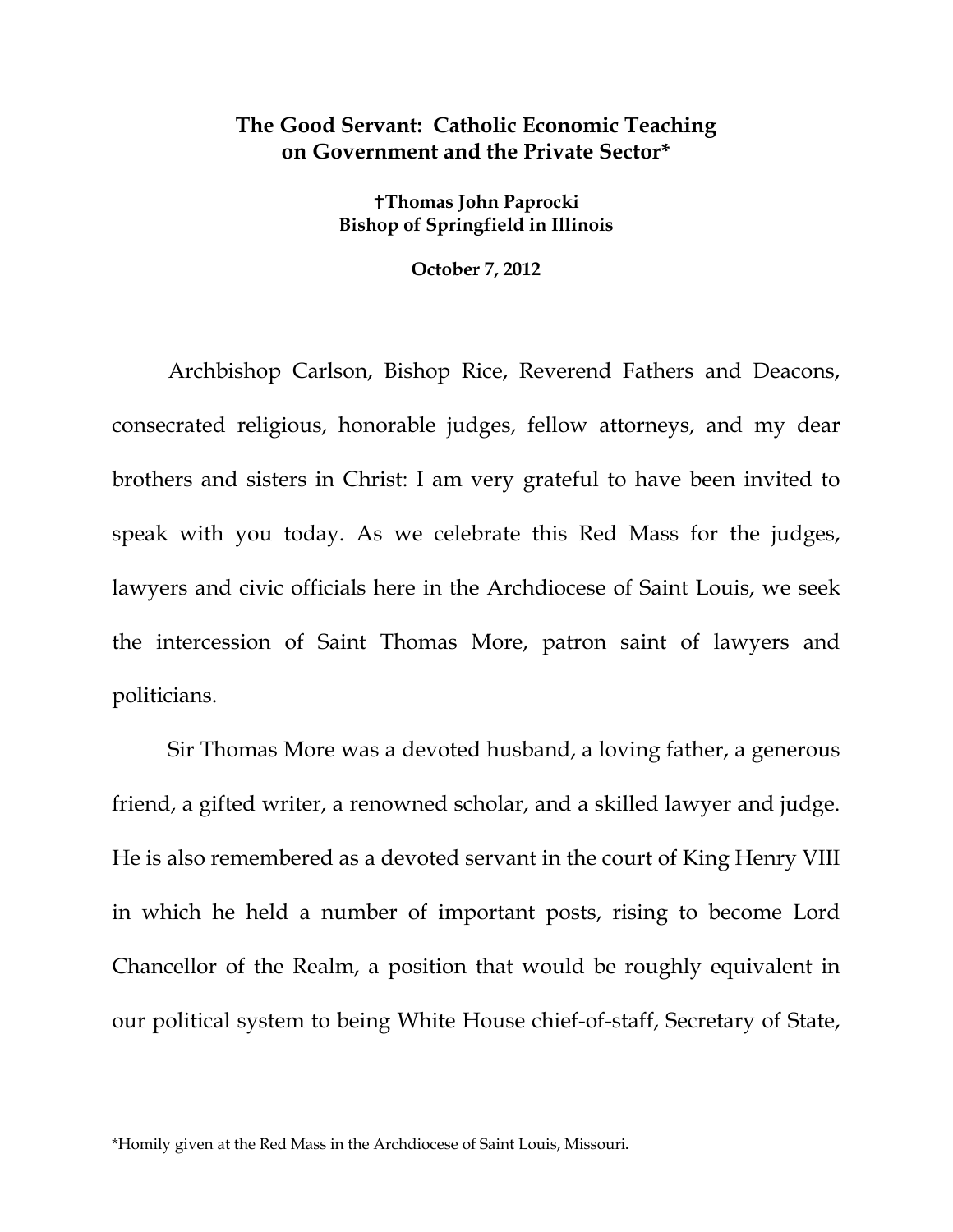and Chief Justice of the Supreme Court all at once, a position second in power only to the King himself.

Of course most of all, and in a way that captures all the best qualities that he exhibited in life, Thomas More is remembered today as a *saint* – a man who was devoted to Christ and his Church, and who willingly sacrificed his power, his wealth and security, and ultimately his life out of love for God. Because he would not accede to the Act of Supremacy declaring Henry to be the supreme head of the church in England or take the Oath of Supremacy, renouncing Rome's authority in ecclesial matters, More was beheaded on Tower Hill, July 6, 1535. As he stood on the scaffold before his execution, he briefly addressed the crowd gathered, telling them that he died "the King's good servant, but God's first."1

 In this simple phrase – "the King's good servant, but God's first" – St. Thomas More summarizes the call of Christian discipleship and the proper perspective we must all bring to our daily work – *to be God's servant first!* As such, in his life and in his death, St. Thomas More is a model for Christian engagement in the world. And this is precisely the vocation that most of us receive from God – to be *in* the world as the followers of Jesus Christ proclaiming the Good News – to be the leaven that makes the bread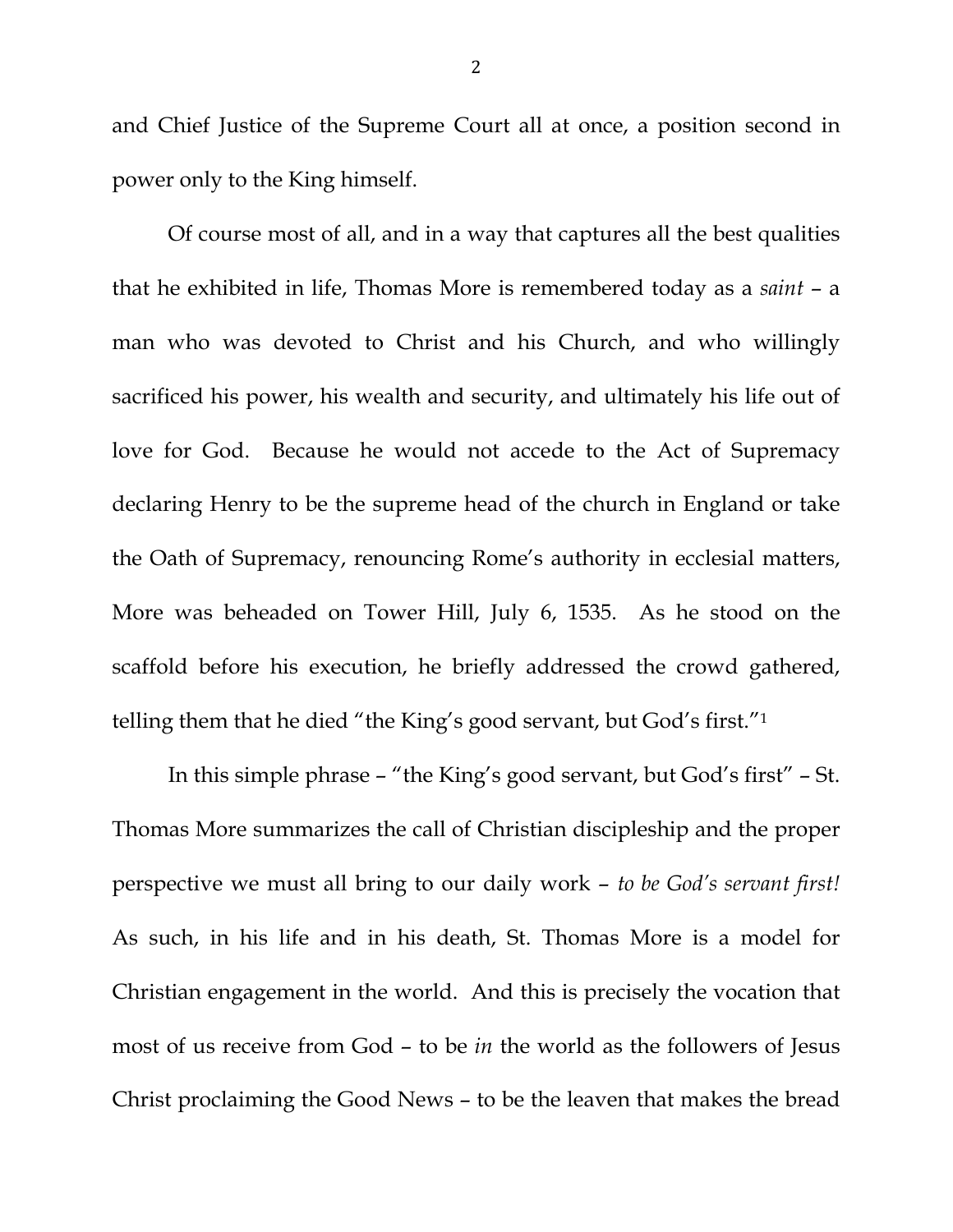rise. There are, of course, people who have vocations that are not active in the world – monastic men and women in contemplative communities who "pray without ceasing."2 While not *active* in the world in the temporal order, they are *engaged* with the world in the order of grace as they pray for the salvation of all humanity – men and women, living and dead. That is a special vocation for which we should all be grateful, one that bears witness to and reminds us of the *last things* – death, judgment, heaven and hell.

 Most of us, however, are called to be *in* the world – to address *present things*, even as we keep our eyes fixed on heaven. Specifically, as Christians and as citizens, we are obliged to work for justice and promote the common good – an obligation that is especially meaningful in a democratic society like ours, where a government by, of, and for the people possesses limited constitutional authority to care for the common good, and where the balance is entrusted to the care of non-governmental institutions, including churches and other religious groups. To aid us in the exercise of this responsibility, the Church offers the faithful and all the peoples of the world her social magisterium – a body of papal, episcopal and conciliar texts that offer critical reflection on the economic, political, and cultural problems of the day.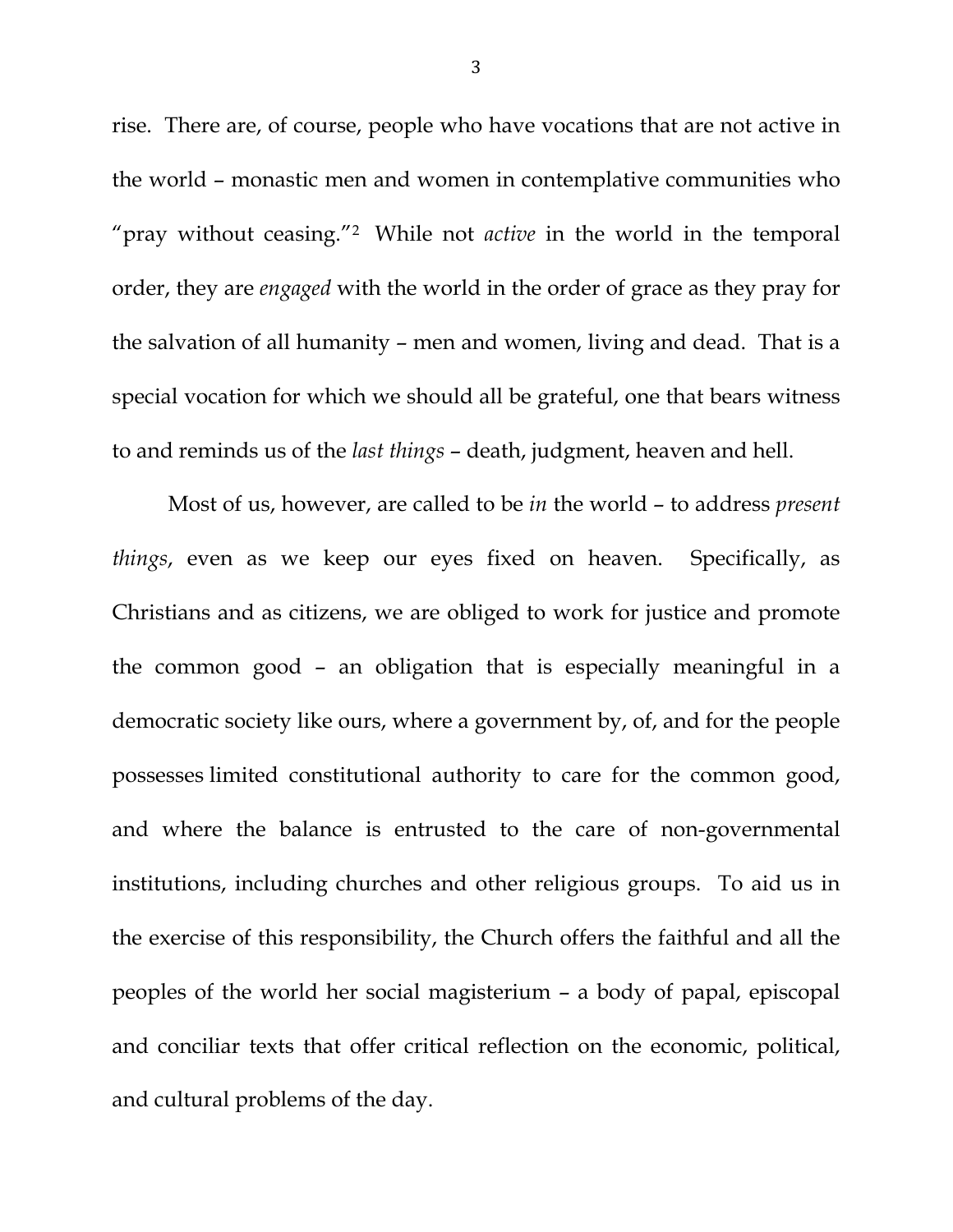The documents that make up Catholic social teaching address a wide array of topics including the rights of workers and the plight of the poor and working classes; the nature of property and the responsibility of capital and the need to regulate markets; the nature of family as the first and vital cell of society3 and the need to protect the family in law; the challenges posed by globalization, the role of international bodies, and the need to work for peaceful solutions to conflicts between nation-states; the injustice of abortion – the legal slaughter of the innocent – and other threats to human life posed by euthanasia and capital punishment; and the immorality of racial and ethnic discrimination and the proper treatment of immigrants and refugees.

 In speaking of "Catholic social teaching," it is important to distinguish between those aspects of the teaching that are *binding principles* and those that are *prudential judgments*. Principles are binding insofar as they must be held by the faithful for the sake of salvation. Prudential judgments involve the reasoned application of these principles that allow for considerable latitude and discretion. Statements of Popes and bishops on policy, legislation, and other situational applications of principles provide guidance to the faithful, but they are not binding. Note, however,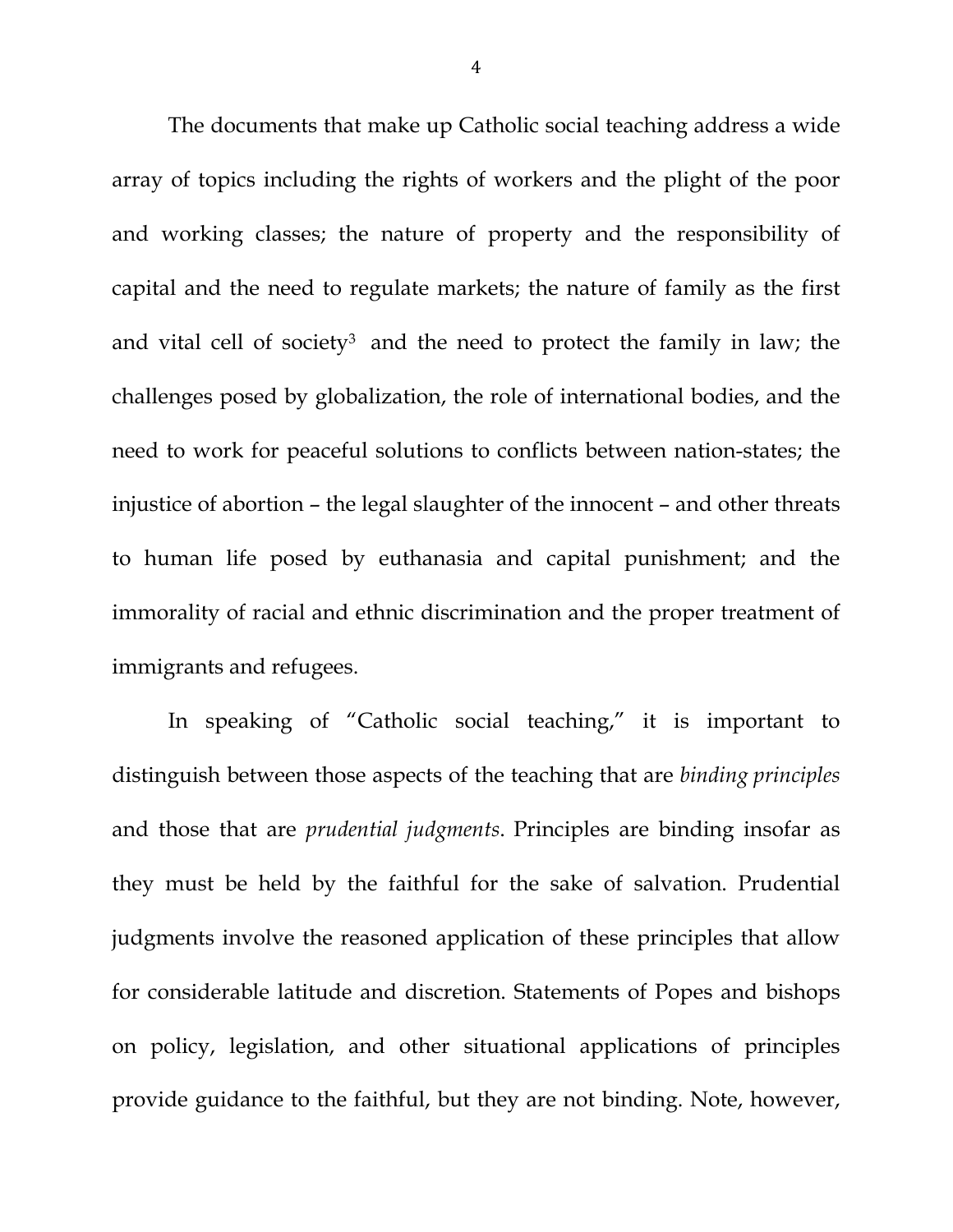that the distinctions between binding principles and prudential judgments are not always clear and absolute.4 Different legal and policy proposals are often compatible with a particular binding moral principle. But it is not always so. For example, there is no circumstance or context in which it could be just to deprive any class of persons of the legal protection for their lives which other classes of persons enjoy. Because support for what many today call "pro-choice" laws about abortion necessarily involves willing this departure from legal equality which justice requires, the "pro-choice" position is always gravely wrong.

 This distinction between binding principles and prudential judgments is well recognized in the Church's social magisterium, including the 1986 pastoral letter of the Catholic Bishops of the United States, *Economic Justice for All*;5 the *Doctrinal Note on Some Questions Regarding the Participation of Catholics in Political Life*, issued in 2002 by the Congregation for the Doctrine of the Faith;6 the *Compendium of the Social Doctrine of the Church*, published in 2005 by the Pontifical Council for Justice and Peace;<sup>7</sup> and the 2007 document, *Forming Consciences for Faithful Citizenship: A Call to Political Responsibility from the Catholic Bishops of the United States*. 8 In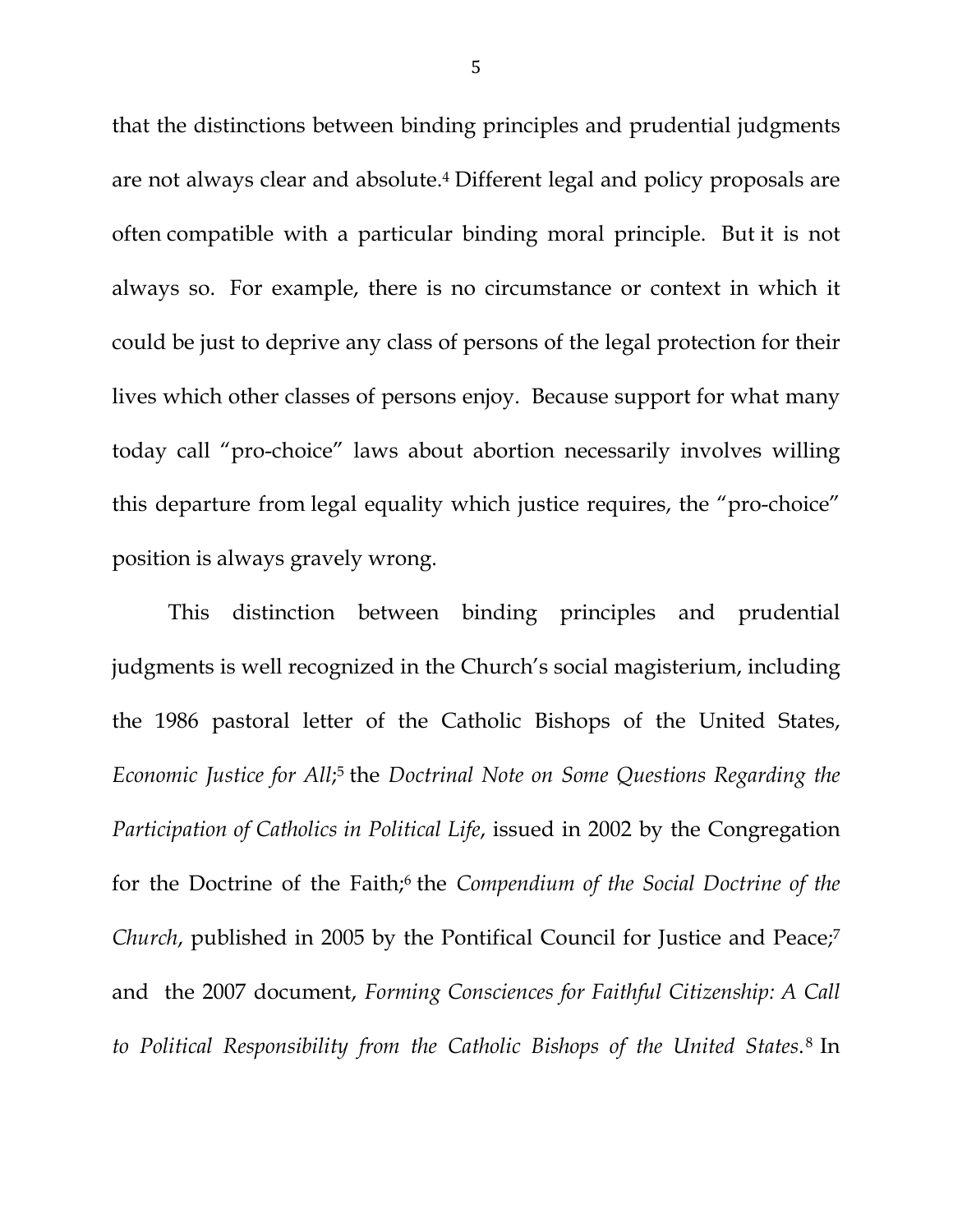practice, however, the distinction is not always readily apparent to the reader of such statements.

This can be seen, for example, in the recent letters of Bishops Stephen E. Blaire of Stockton, California, and Richard E. Pates of Des Moines, Iowa, chairmen of the United States Conference of Catholic Bishops Committee on Domestic Justice and Human Development and the Committee on International Justice and Peace, respectively, urging Congress to resist proposed cuts in hunger and nutrition programs. In their April 16, 2012 letter to the Chairmen of the Senate Appropriations Subcommittee for Agriculture, Rural Development Food and Drug Administration, and Related Agencies, Bishops Blaire and Pates wrote, "A central moral measure of any budget proposal is how it affects 'the least of these' (Matthew 25)." Here, quoting the Gospel of Matthew, chapter 25, the Bishops were stating a binding principle of the divine moral law as taught by Christ himself, that is, whether or not we fed the hungry during our lifetime will be one of the criteria by which we are judged at the Last Judgment. Later in the letter they say, "The Supplemental Nutrition Assistance Program (formerly food stamps), received a \$2 billion cut made to the reserve fund in the 2010 child nutrition bill. Restoration of funding is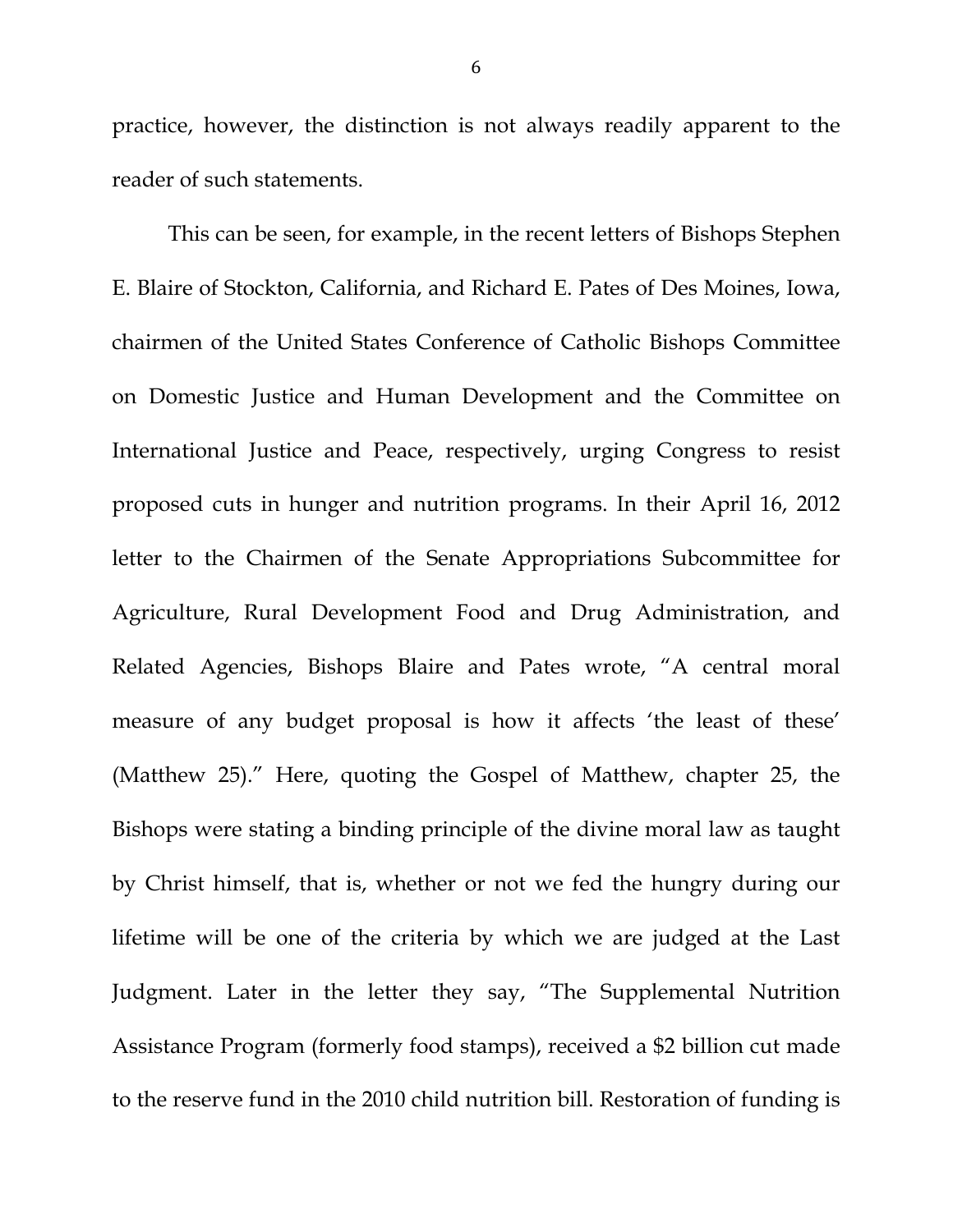necessary as families continue to struggle with joblessness and poverty." Here, they are not speaking of necessity in the sense that voting for this program would be necessary for salvation. They are simply making a prudential judgment that this program is a necessary practical means to feed the hungry. However, reasonable minds can come to different conclusions about more effective ways to alleviate hunger.

Because this body of Catholic social teaching stretches well over a hundred years – from the Industrial Revolution to the Information Age, from Leo XIII to Benedict XVI – it has sought to help the world confront new problems that have arisen as history unfolds. Thus, over the decades, different documents in different times have emphasized one or another aspect of this teaching – a teaching that has developed in light of "the signs of the times."9 However, the principles that underlie the social magisterium have not changed, in that these principles are derived from both the natural moral law and the Gospel which reveals the Eternal Word of God, Jesus Christ, who is "the same yesterday, today, and forever."10

 The principles set forth in Catholic social teaching are principles that the Church believes *must* be embodied in the laws, structures, and policies that govern social life, including the economic dimension of that life. But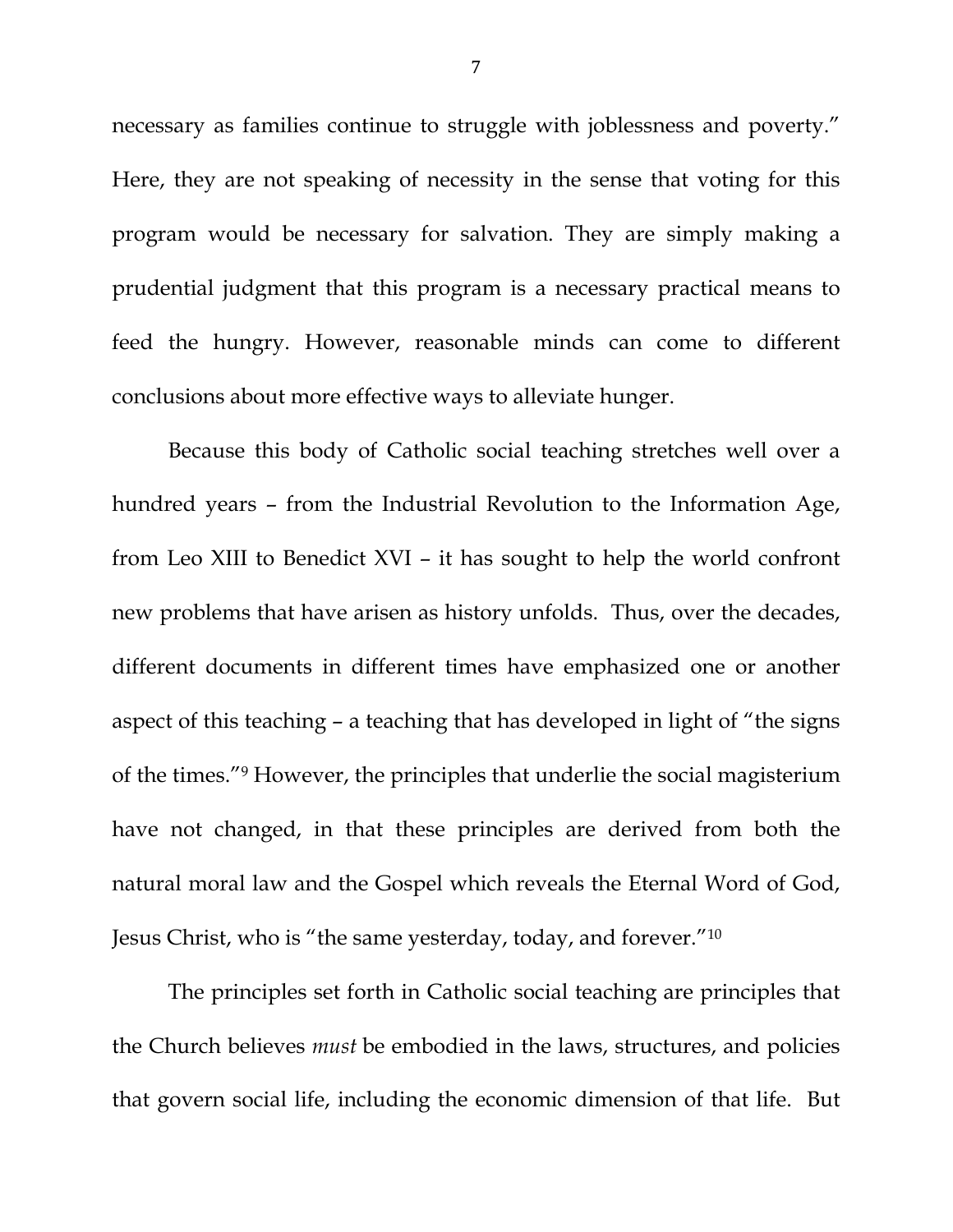Catholic social teaching does not specify *how* these principles are to be embodied. That is, it does not mandate the means – the specific laws, structures, and policies – through which justice and the common good are to be brought about.

 Catholic social teaching, then, is not a blueprint for the organization of society or a detailed platform for social reform. Indeed, in her social doctrine the Church announces that she "has no models to present"11; she "does not have technical solutions to offer."12 Instead, within the principles of morality that Catholic social teaching makes clear, it belongs to the laity "to take the initiative freely and to infuse a Christian spirit into the mentality, customs, laws, and structures of the community in which they  $live.$ "13

 The same is true with respect to Catholic teaching on the economy. The precise role of the State in the economy – the manner in which both economic activity is to be regulated and those who are unemployed or unable to provide for themselves are to be cared for – is a question of prudential judgment that different societies will answer in different ways at different times, depending upon the culture and the circumstances of the day. What is not a matter of prudential judgment is the principle at the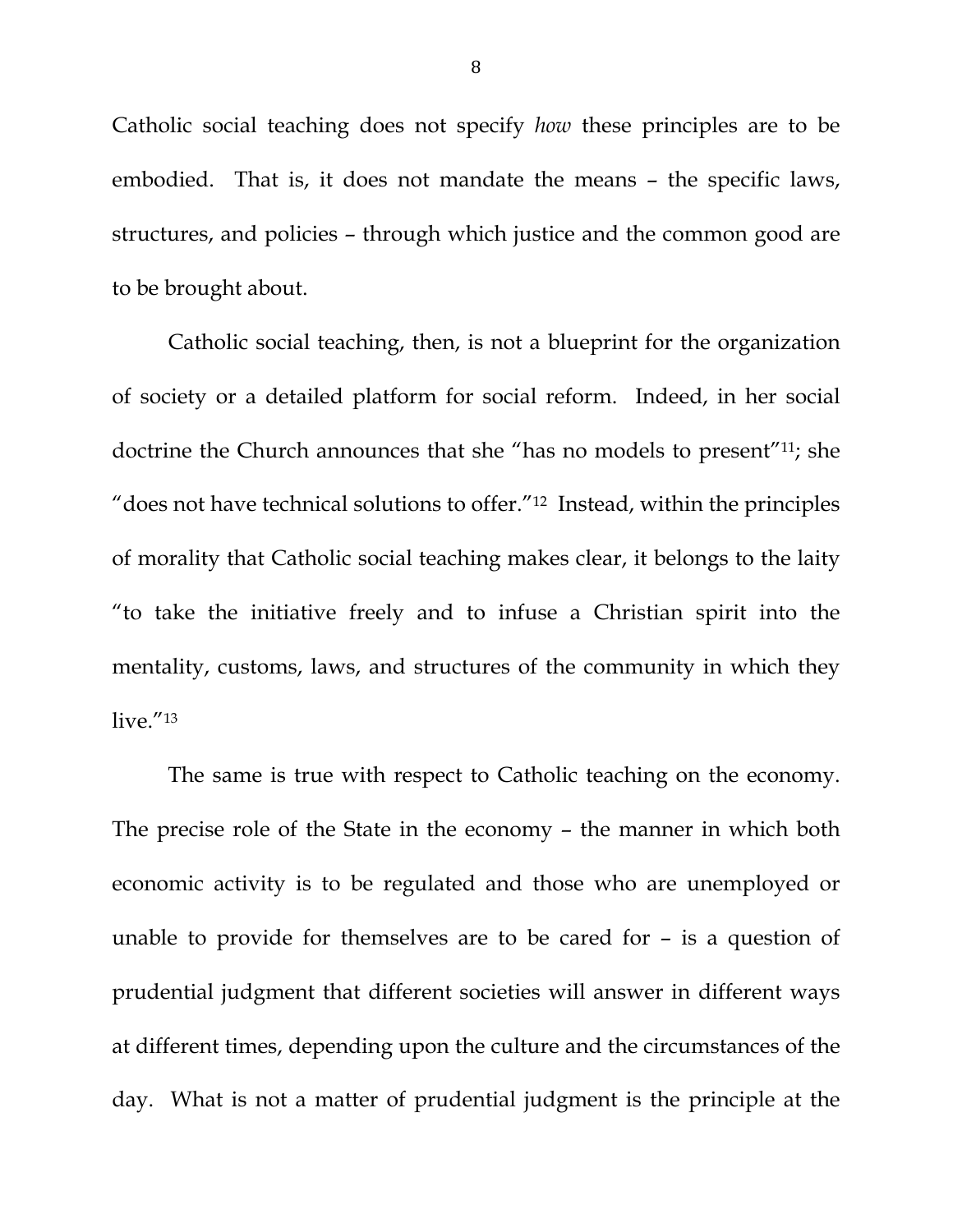heart of Catholic social teaching on the economy – that the human person is the source, center and purpose of all economic life14 such that the economy is not an end in itself but has only an instrumental value – to uphold the dignity of the human person and aid in human flourishing, that is, in his or her integral development.15 Recognition of and respect for the dignity of the human person *requires* a system of law that upholds the principles of justice and a political system that is oriented toward the common good.

 This idea is given greater clarity in the form of principles that derive from the dignity of the human person and are found in Church's social magisterium: in the *right to private property* and the *universal destination of goods*; in the *dignity of work* and *the rights of workers*; in the *principle of solidarity* – "a firm and persevering determination to commit oneself to the common good,"16 a "sense of responsibility on the part of everyone with regard to everyone" 17 from which we derive the preferential option for the poor;18 and in the *principle of subsidiarity* – a principle that "fosters freedom and participation through the assumption of responsibility,"19 a principle that restricts transferring to higher levels of authority those "functions which can be performed and provided for by lesser and subordinate bodies."20 Still, the idea that animates the entire body of Catholic teaching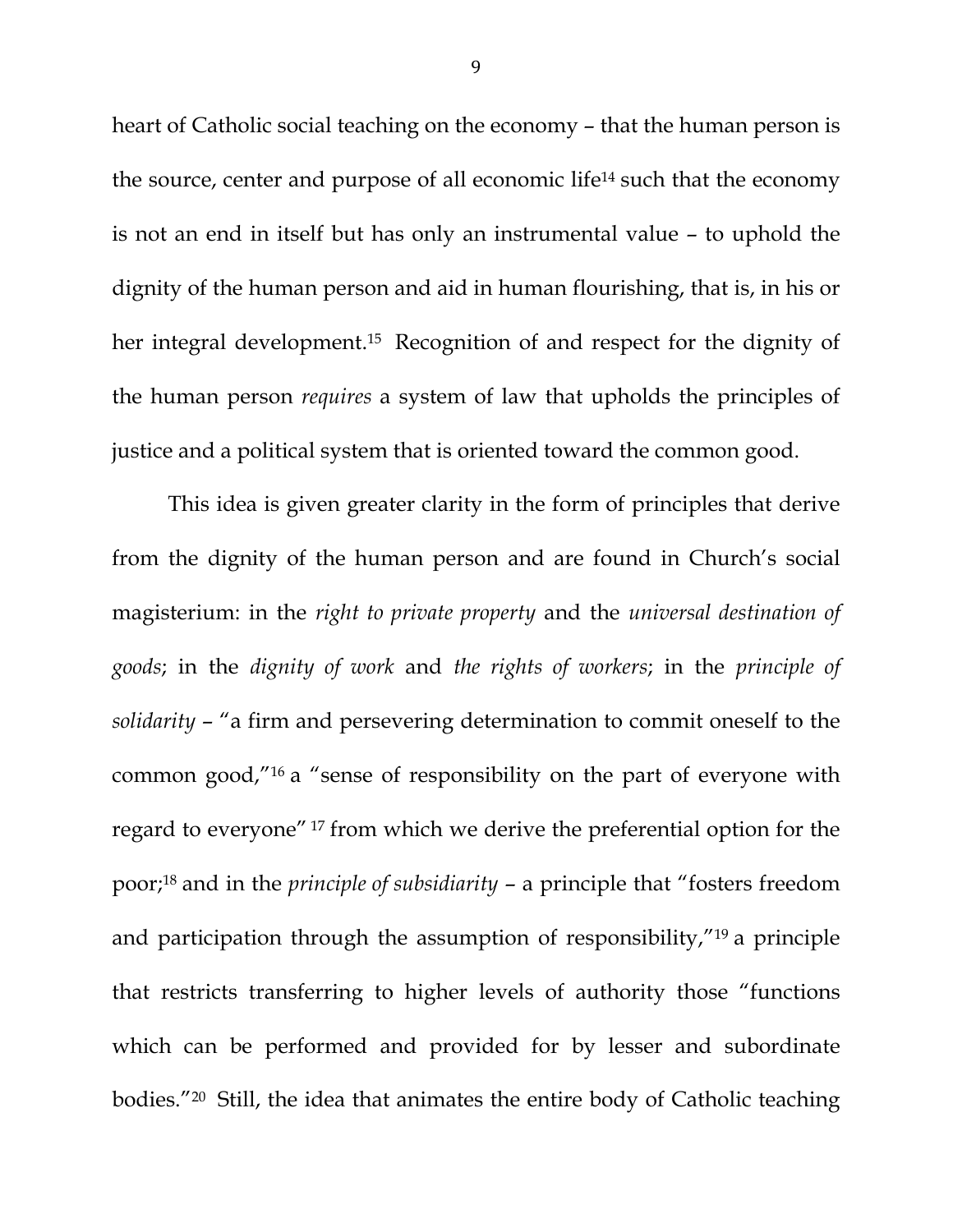on economic life, the idea that every economic and political order must strive to possess, is the dignity of the human person as a creature made in the image and likeness of God. Because every human being is a *person* – a being in relation who is radically connected to every other human being with whom he or she shares the same earth – the political-economic order must be organized in a way that respects human freedom and preserves human dignity. This sometimes calls for enhancing the market and competition, and at other times intervening in the market either to answer a need that the market cannot meet or to prohibit a certain kind of transaction that should never occur. It sometimes calls for various forms of social assistance to help those in need and at other times for policies that push individuals to take responsibility for their lives and to seek a measure of economic independence.

Seen in its totality the Church's social teaching is *both/and*, not *either/or*. So it is not a question of choosing *either* the private sector *or* governmental involvement, but of *both* the private sector *and* the government working together in their appropriate spheres. The word "catholic" means "universal," and as such the Catholic approach to matters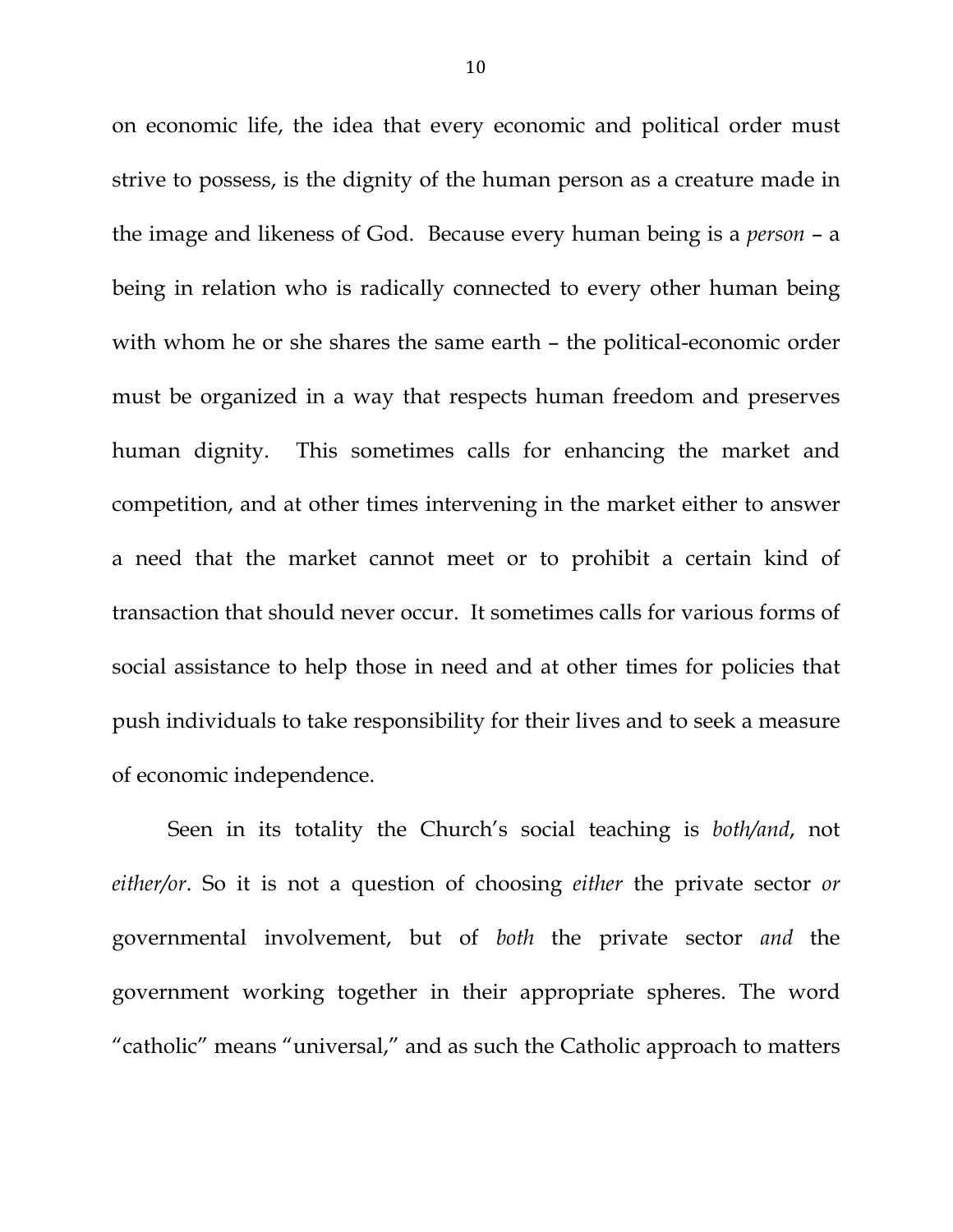is to seek inclusion rather than exclusion of views, options, methods and persons.

 This way of looking at things is helpful to keep in mind in the context of our current election campaigns. While not all-encompassing, Catholic social teaching is broad enough to include a variety of approaches to these complex issues, most of which are, as I have said, a matter of prudential judgment, about which reasonable people – including reasonable Catholics – can disagree.

 Put another way, with respect to the role of the government in the regulation of the economy and care for the disadvantaged, Catholic social teaching does not propose a moral binary: either a centralized, administrative welfare-state or a laissez faire economy; either, on the one hand a government that occupies a dominant role in the provision of healthcare, the regulation of manufacturing, finance and agriculture, and the enjoyment of a dignified life by those left behind by the market or, on the other hand, a government that has no role to play in the management of these affairs. In responding to the challenges of social life, Catholic social teaching is not *either/or* but *both/and*. It does not dictate one approach or the other. Rather, within the limits established by its foundational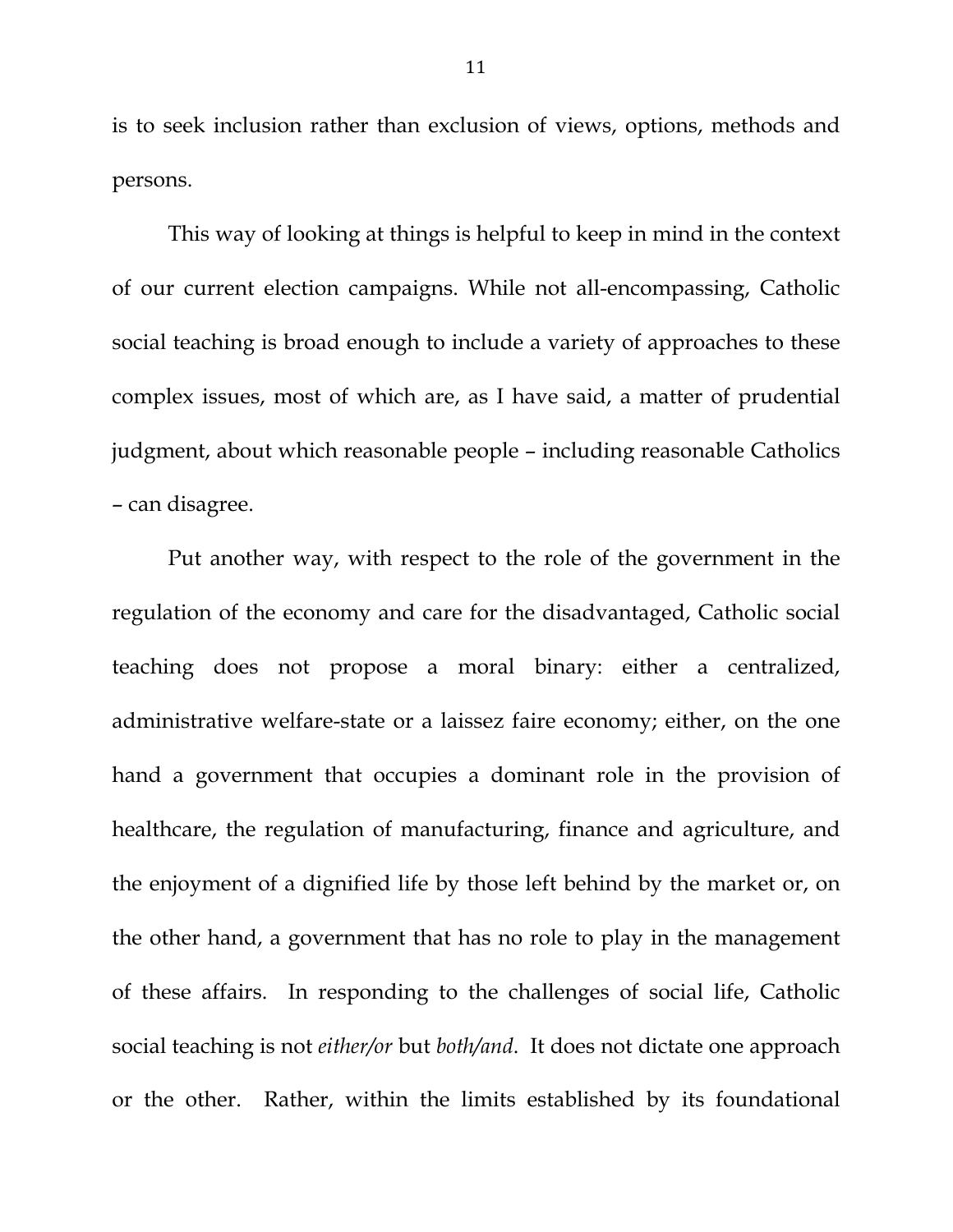principle, Catholic social teaching allows for the formulation of creative solutions to address problems of poverty, unemployment, healthcare, and financial and industrial regulation.

 I wish to be clear: I am not passing judgment on the merits of any candidate's budgetary proposals as matters of public policy. But those who claim that a candidate's prudential judgments on economic matters contradict the principles of Catholic social teaching undermine the good will that is necessary for dialogue within the Church, even as it contributes to the impoverishment of public discourse more broadly in American society. Dialogue within the Church should be a model for others, not a replica of the hyperbole and superficiality that typifies conversation in the public square today.

 After we conclude this Red Mass and go back to our daily work tomorrow, let us remember that St. Thomas More was a man who was deeply engaged in the world in which he lived as he sought to serve his king and the men and women of the realm, while also caring for his own soul's sake, and for that he was recognized as a saint and raised to the glory of the altar. This should be our life's ambition – to live with Jesus through all eternity in the endless joy of heaven. Most of us are called to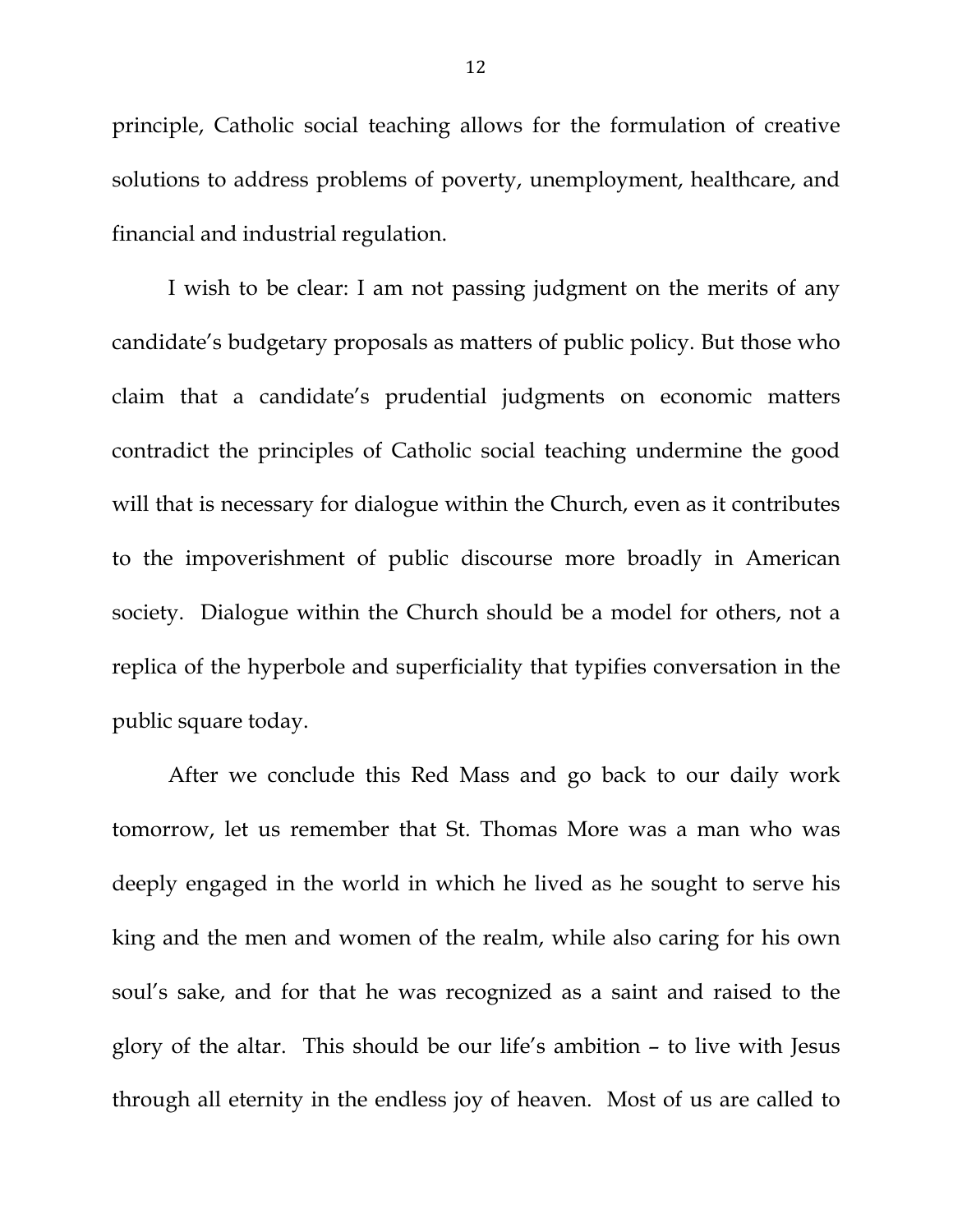"work out our salvation"21 by engaging the world as citizens who work for justice and the common good. In attending to this most important task – our life's work – we would do well to study the Church's social teaching as we welcome the Good News into our hearts.

May God give us this grace. Amen.

4 Robert J. Spitzer, S.J., "Let Prudence Be Prudence and Doctrine Be Doctrine: The Doctrinal Status of Catholic Social Teaching," *Catholic Social Teaching and Economics* (Plymouth, Michigan: Fellowship of Catholic Scholars, 2011), 187-198.

<sup>5</sup> "We do not claim to make these prudential judgments with the same kind of authority that marks our declarations of principle." United States Conference of Catholic Bishops, *Economic Justice for All: A Pastoral Letter on Catholic Social Teaching and the Economy* (Washington, D.C., 1986).

6 "Christian Faith has never presumed to impose a rigid framework on social and political questions, conscious that the historical dimension requires men and women to live in imperfect situations, which are also susceptible to rapid change." Congregation for the Doctrine of the Faith, *Doctrinal Note on Some Questions Regarding the Participation of Catholics in Political Life* ¶ 7 (Vatican City: Libreria Editrice Vaticana, 2002), 15-16.

7 "When reality is the subject of careful attention and proper interpretation, concrete and effective choices can be made. However, an *absolute value* must *never* be attributed to these choices because no problem can be solved once and for all." Pontifical Council for Justice and Peace, *Compendium of the Social Doctrine of the Church* ¶ 568 (Vatican City: Libreria Editrice Vaticana, 2005), 246.

<sup>8</sup> "Decisions about candidates and choices about public policies require clear commitment to moral principles, careful discernment and prudential judgments based on the values of our faith." United States Conference of Catholic Bishops, *Forming Consciences for Faithful Citizenship: A Call to Political Responsibility from the Catholic Bishops of the United States* (Washington, D.C.: USCCB, 2007), ¶ 50.

 1 E.E. REYNOLDS, ST. THOMAS MORE 299 (1958).

<sup>2 1</sup>Thessalonians 5:17.

<sup>3</sup> Apostolicam actuositatem ¶11.